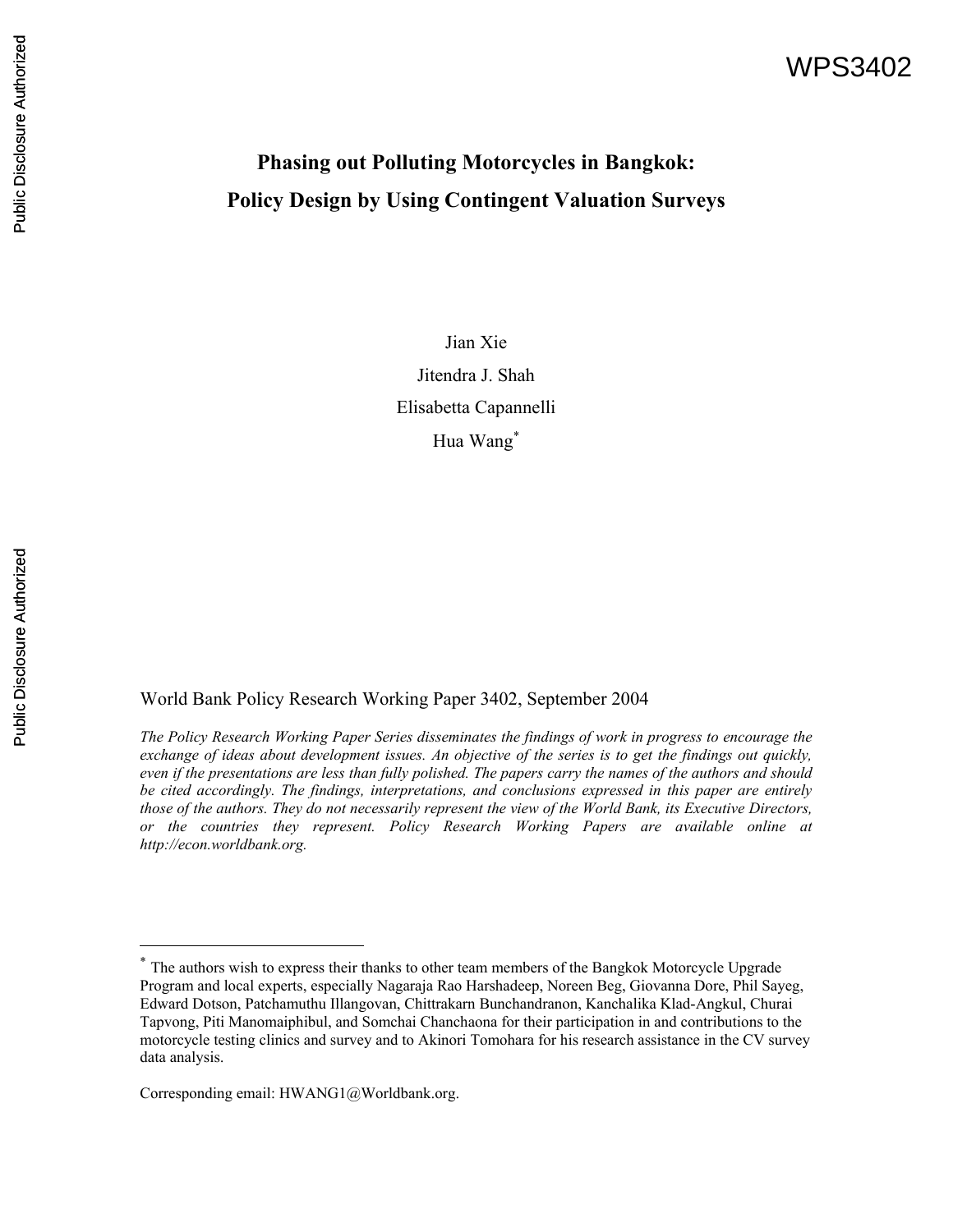### **Abstract**

This paper reports a contingent valuation study for the design of economic incentives to phase out polluting motorcycles in Bangkok. Like in many other cities, the government of Bangkok has been considering a series of control measures to discourage and eventually eliminate the usage of heavily polluting motorcycles. Two of the possible policy instruments under consideration are charges on those polluting vehicles which are operating in the streets and compensation to those polluting vehicles which would stay off the roads. The policy research questions then include what are the charges implied or compensation provided , given a policy target, and what are the reactions of motorcycle owners to those charges or compensation. In order to answer those policy questions, a stochastic contingent valuation survey was conducted in Bangkok to question motorcycle owners on the likelihood they would keep or give up riding their motorcycles in the streets given certain charges or compensations. Results show that among others, about 80% of those motorcycles which did not pass the emission tests would be off the streets if a charge of 1000 baht per year was levied, while under a one-time compensation of 10,000 baht, the number would be about 50%. The average values of maximum willingness to pay (WTP) for staying on the road and minimum willingness to accept (WTA) compensation for staying off the street are also estimated, and the determinants of WTP and WTA are analyzed. The econometric analysis shows that, among other factors, household income, fuel costs, use of motorcycles and/or public transit affect the value of WTP and WTA.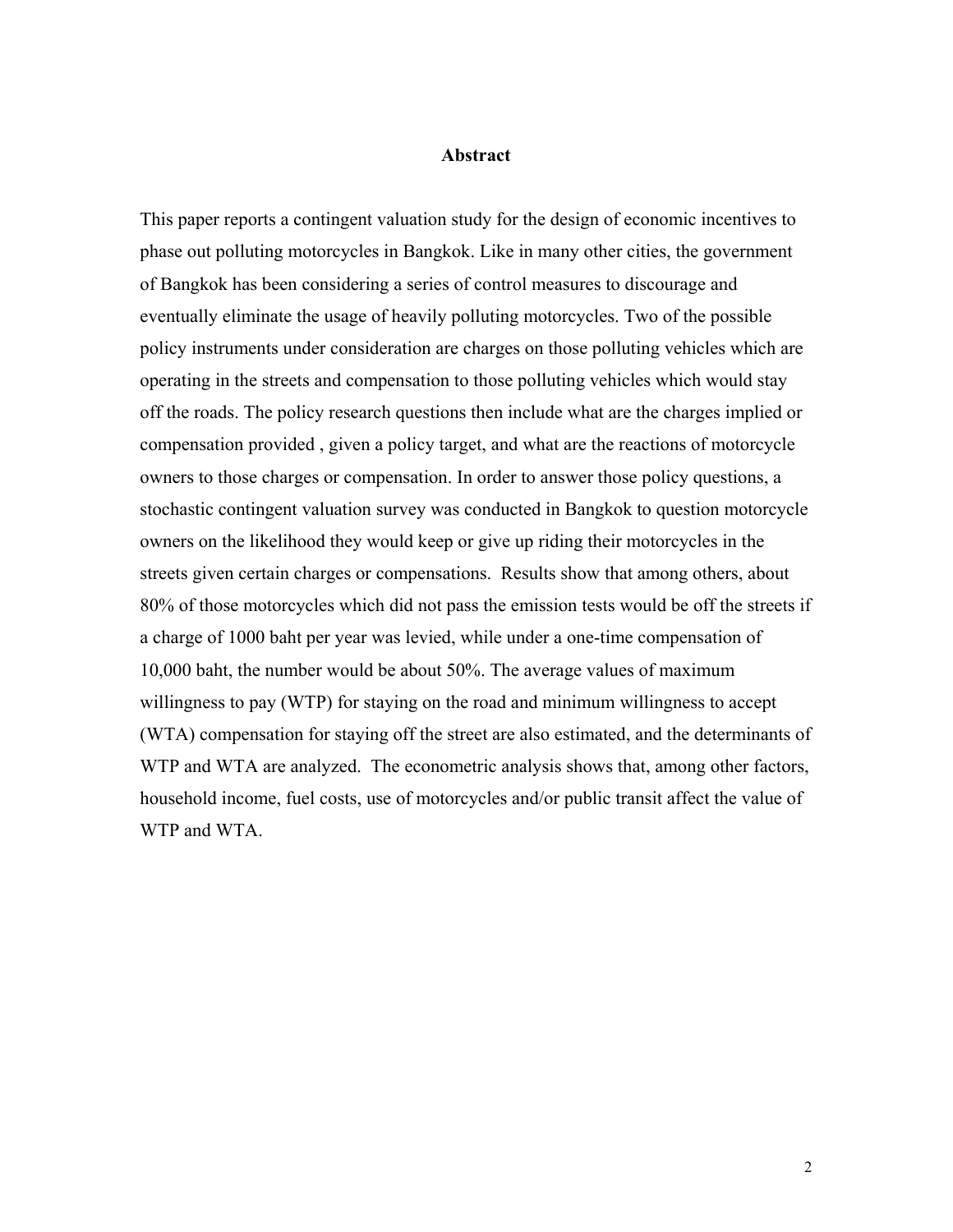# **Phasing out Polluting Motorcycles in Bangkok: Policy Design by Using Contingent Valuation Surveys**

# **I. Introduction**

Motorcycle pollution emissions have caused serious environmental health problems in many urban areas in the developing world. One regulatory approach to solve the problems is to ban all vehicles which violate emission standards. This, however, can be unnecessarily costly to a developing society, because the variance of benefits in using the motorcycles by different users is not taken into consideration. Another regulatory approach is the use of economic incentives – charges or compensation can be designed and implemented to phase out, cost-effectively, the use of polluting vehicles. The major policy issues that a municipal government is facing in this area are two-fold: 1) how much the charges or compensation should be levied or provided, and 2) how the motorcycle users would react to the charges or compensations.

This paper presents a case study which uses the contingent valuation approach to help design charge and compensation polices for phasing out polluting vehicles. Bangkok, like many other big cities, has a serious air pollution problem and the use of motorcycles contributes a significant portion. To improve the air quality, the Government of Bangkok has been considering to adopt a series of counter-measures to discourage and eventually eliminate the usage of heavily polluting motorcycles. Two economic instruments under consideration are to charge or ticket owners of those polluting vehicles operating in the streets and to compensate owners of those polluting vehicles that stay off the roads. Similar to studies conducted in many other big cities, the policy research questions focus on how much the charges and/or compensations should be given a certain vehicle control target.

In order to help the Government of Bangkok improve its understanding of motorcycle owners' possible reaction towards the possible economic incentives offered and, consequently, to assist the policy makers better design economic instruments, a stochastic contingent valuation survey at a motorcycle testing clinic was conducted in Bangkok in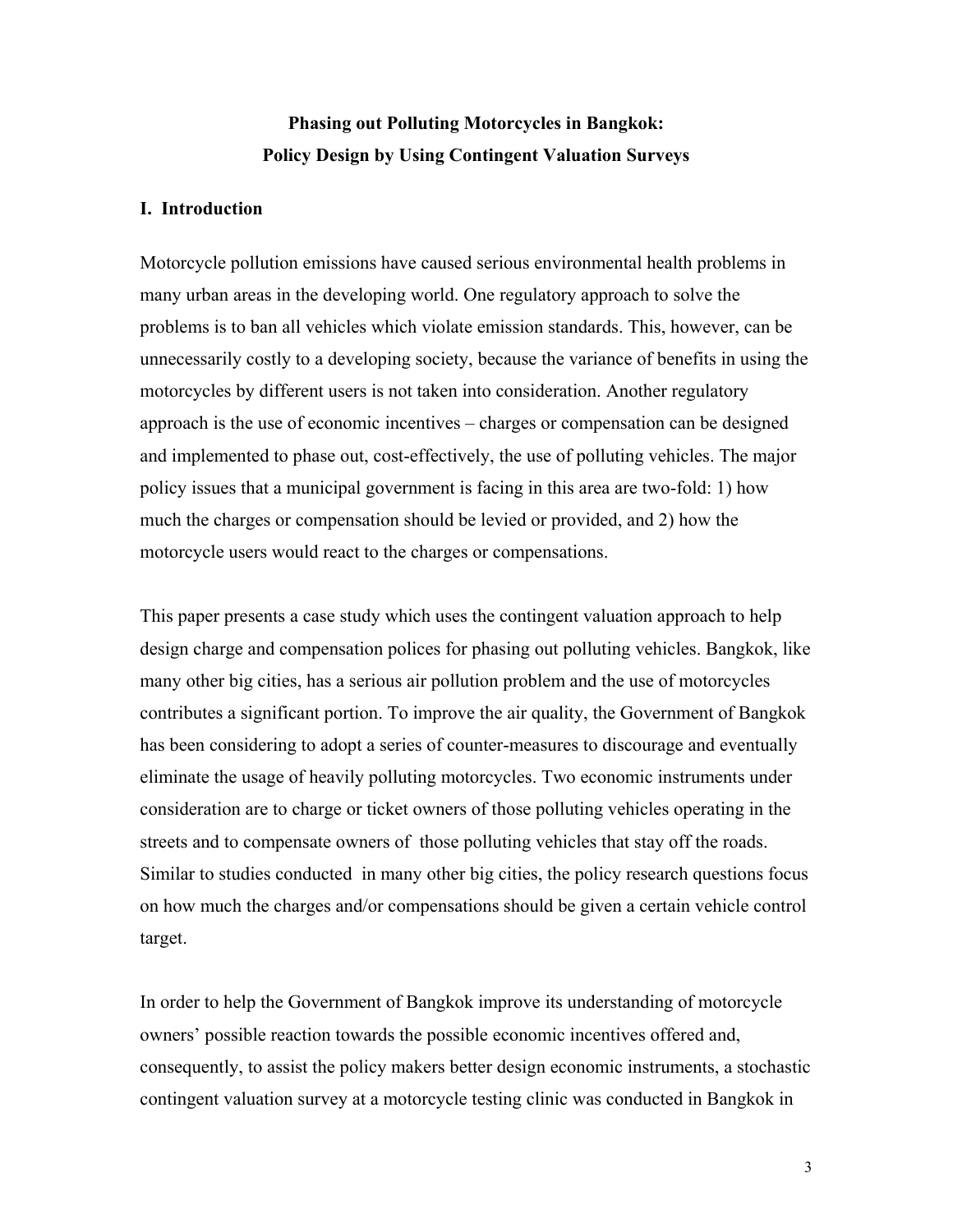July 2000. Motorcycle owners were questioned on the likelihood they would keep using their vehicles under a set of possible charges per year or give up using their vehicles given a set of one-time compensation. Answers were analyzed to draw probability curves of vehicle use under different charges or compensation and to estimate the mean value of charges and compensation for implementing the policies. The determinants of mean willingness to pay (WTP) for operating the vehicles and mean willingness to accept (WTA) to stay off the road were also modeled and analyzed.

This paper consists of five sections. This first section introduced the topic. The following second section provides an overview of air quality, motor vehicle use and the control of emissions from motorcycles in Bangkok. Section 3 illustrates the contingent valuation survey. Responses to the charges and compensations are presented in section 4, and WTP and WTA estimations are provided in section 5. Finally, section 6 concludes with policy discussions and closing remarks.

# **II. Policy Context**

Bangkok is well known for its traffic congestion and poor air quality. The air has been seriously polluted. The city's maximum roadside carbon-monoxide (CO) levels are one and a half times the Thai "8-Hour standard." The maximum roadside particulate smaller than ten microns (PM10) levels are two times the Thai "24-hour standard" and its average levels are one and a half times the Thai "annual average standards." And, the maximum ambient ozone levels are two times the Thai "1-Hour standard." Due to the increases in nitrogen oxides (NOx) and HC emissions from motor vehicles, the level of ozone is still rising. Public health in Bangkok is fairly sensitive to the effects of air pollution. It is estimated that, if the annual average concentration of PM10 could be reduced by 10µg/m3, the residents of Bangkok would receive a benefit worth 35 - 88 billion Baht (or \$US1.4-3.5 billion, in 1995 prices) per year (Hagler Bailly, 1998). Specifically, there would be 700 to 2,000 premature deaths and 3,000 to 9,300 new cases of chronic respiratory disease avoided if the improvement in air quality took place.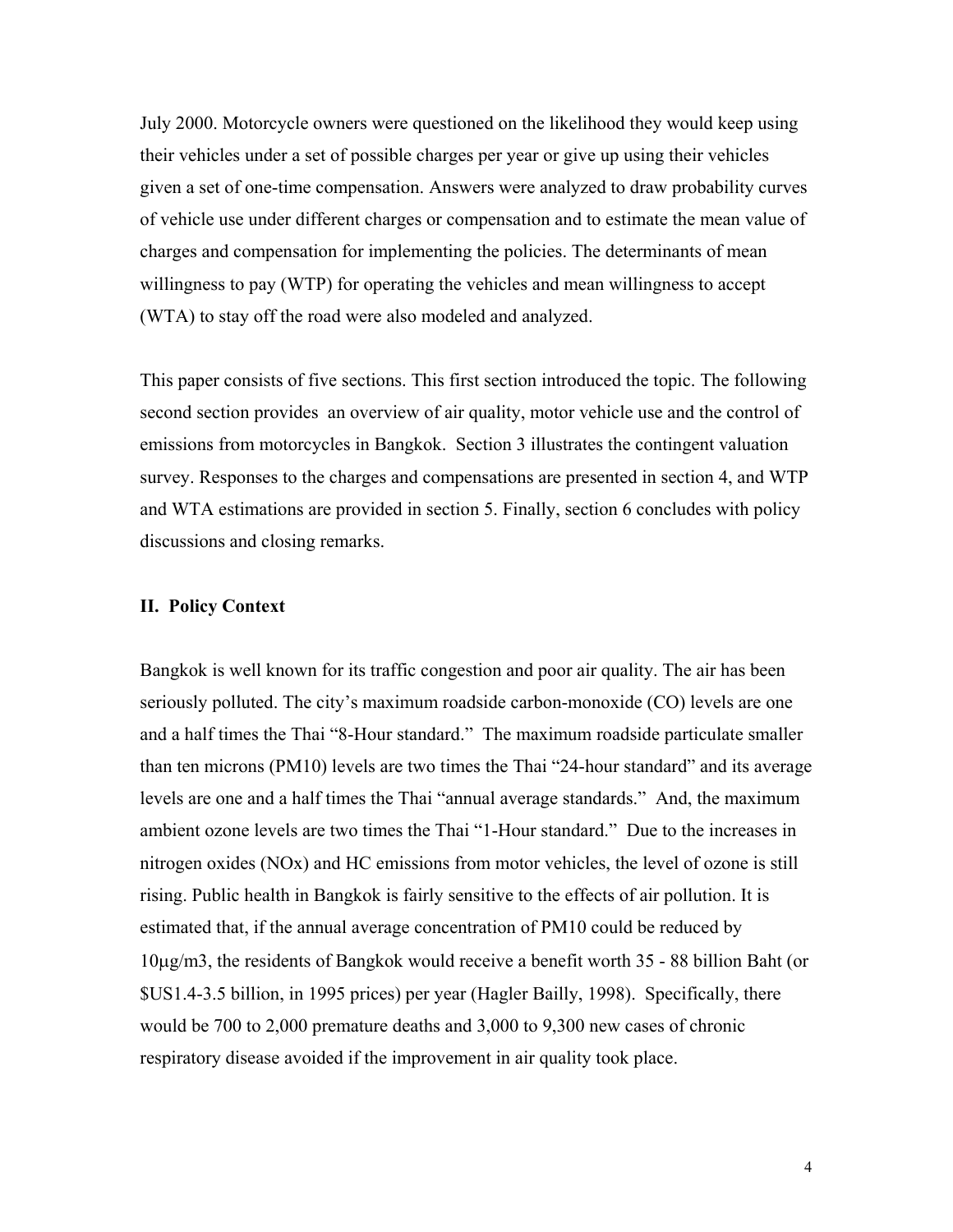Motor vehicles have been heavily used in Bangkok. In 1999, the total number of motor vehicles in the city was between 2.2 million in-use and 4 million registered. Like many southeast and south Asian cities, one third of the motor vehicle fleet in Bangkok is motorcycles. Nationwide, the percentage of motorcycles in the entire motor vehicle fleet was 60% in 1999. Most of the motorcycles is powered by two-stroke engines, although the sale of four-stroke engine motorcycles has been steadily rising in recent years. Many people in Bangkok rely on their motorcycles for transportation and some of them use their motorcycles for business purposes (such as taxi services). Low cost, convenience, and flexibility in driving motorcycles are major reasons why many Bangkok people rely heavily on riding motorcycles. The motorcycle fleet is aging however, partially due to the economic slowdown caused by the Asian financial crisis in 1997.

The use of motorcycles is a significant source of air pollution in Bangkok. It was estimated that motorcycles contributed up to 70% of total HC, 30% of total CO, and 18% of PM10 in the air. It is widely perceived that the old, two-stroke engine powered motorcycles contribute significantly to the emissions, especially HC and PM10, due to factors such as adulteration and excessive use of lubricating oil, poor maintenance, and low acceptance of new technologies available. In addition, the use of motorcycles has caused other external socio-economic costs to society as a whole and has increased purchasing and maintenance costs to motorcycle drivers more specifically. The serious loss of time and productivity caused by traffic jams are among those negative externalities.

The Government of Bangkok has been taking actions to reduce the emissions from both new and in-use motorcycles. The government has recognized the need to reduce white smoke emissions from two-stroke engine motorcycles as far back as 1992. The use of lubricating oil with polybutylene additive, instead of mineral oil, became mandatory for two-stroke engine motorcycles in Thailand back then. According to a technical report by the Petroleum Authority of Thailand in 1993, two-stroke engines with lower oil/fuel ratios had already been introduced into Thailand to further reduce hydrocarbon emissions. The Thai government has adopted progressively tighter standards for

5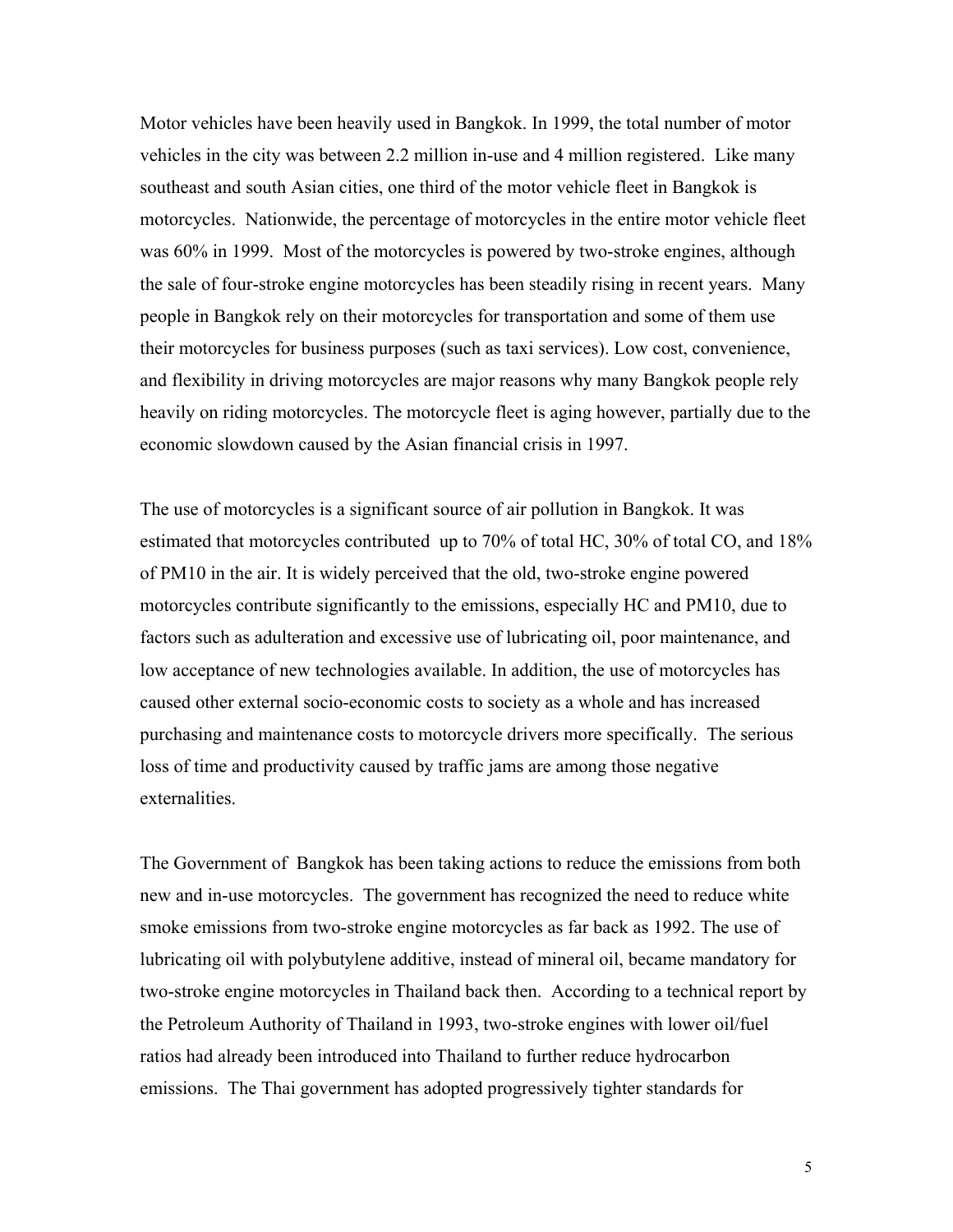motorcycle manufacture. Thai Level 5 standards, which was enacted in 2000, maintain a smoke opacity level requirement of 15% or less, CO level of 3.5 g/km or less, and HC+NOx level of 1.8 g/km or less. While motorcycle manufacturers are more likely able to continue manufacturing two-strokes engines under these standards, further tightening of the standards (as proposed) will lead to manufacturers either switching to four strokes or adopting two-strokes with catalytic converters. In order to provide an incentive for the latter, manufacturers intend to have a program whereby drivers can bring in their motorcycles for free replacement of catalytic converters.

Besides these measures, an incentive scheme has been envisioned in order to speed up the removal of highly polluting motorcycles from circulation. The scheme aims at taking off a significant number of in–use polluting motorcycles by offering two effective financial incentives. It is designed so that all motorcycle drivers are informed and invited to bring in their motorbikes for an emission test. If the vehicles pass the test, the owners can obtain a free tune-up and lube oil. But if a motorcycle fails the test, the owner is offered a financial package: he or she could obtain a rebate for trading in the old vehicle and purchasing a new one, or take a certain amount of cash for surrendering their polluting motorcycles.

The financial package proposed includes a cash incentive of 3,000 Baht from international donors, a discount of 1,000-3,000 Baht on the new purchase and a waiver of 2,500 Baht of insurance charges from motorcycle manufacturers, and an interest reduction of 0.5% from finance companies. In Bangkok, the trade-in value of an old motorcycle is estimated at 7,000 to 20,000 Baht, and the purchase price of a new motorcycle is 20,000 to 25,000 Baht at the minimum. Considering the interest charges, a motorcycle can cost as much as twice the purchase price.

This financial package, which aims to provide incentives for motorcycle owners to give up their polluting motorcycles or replace them with new ones, was tested in a pilot tradein project in 2000. In order to better design the incentive scheme, two motorcycle emissions testing clinics were conducted by the Bangkok Metropolitan Administration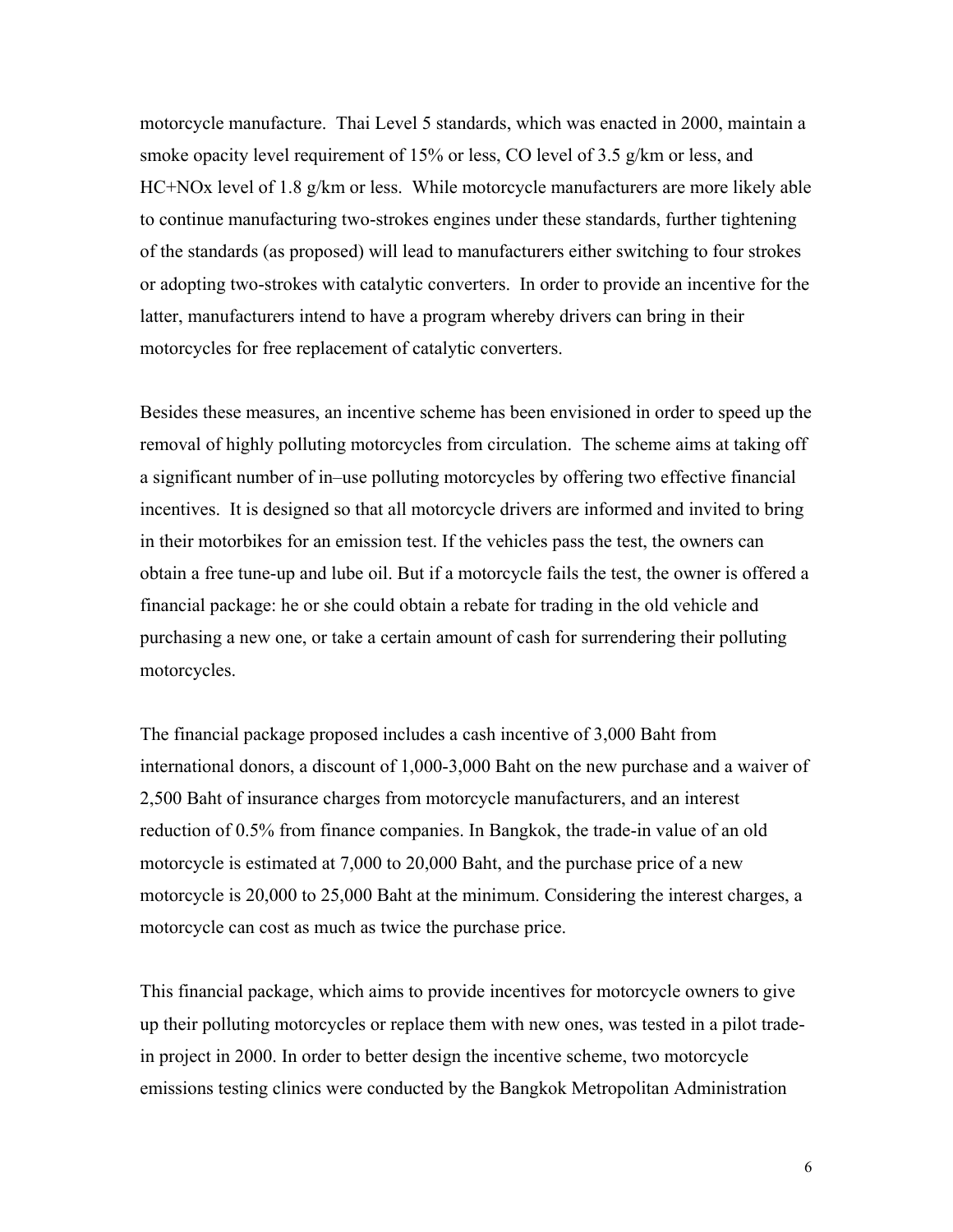with the assistance of the World Bank and the motorcycle manufacturers in the summer of 2000. During the second clinic, a contingent valuation (CV) survey was conducted in order to better understand the values that those motorcycle owners in Bangkok may put on the vehicles and possible reactions they may take towards different possible financial packages.

## **III. The Survey**

Two three-day clinics were conducted in Bangkok in May and July 2000, respectively, to test the motorcycle emissions. About 1,500 motorcycles were attracted to the first clinic and about 2,000 to the second one. Besides testing the emissions, a socio-economic survey on motorcycle owners was carried out. The survey questions fall in the following three categories: owners' socio-economic profile, their awareness of air pollution, and the use and condition of their motorcycles.

In the second clinic, a set of contingent valuation questions were asked of those owners of motorcycles who failed the final emission (CO, HC and opacity) tests. The stochastic payment card approach developed by Wang (1997) was used to elicit likelihood information regarding the possibility that those owners would keep or give up using their vehicles under certain charges or compensations. A list of hypothetical charges (300, 600, 1000, 1500, 2000 and 3000 baht /year) was presented to 231 owners, who were asked the likelihood they would keep using their motorcycles under these charges. The answers include "definitely willing to pay," "probably willing to pay," "not sure," "probably not willing to pay," and "definitely not willing to pay." One hundred and ninety-one of those owners whose vehicles didn't pass the emission tests received a list of likelihood questions about their willingness to give up running their vehicles under certain compensations (2000, 4000, 6000, 8000, 10000, 12000 baht/year). The answers to these questions of willingness to accept compensation include "definitely not willing to accept," "probably willing to accept," "not sure," "probably willing to accept," and "definitely willing to accept."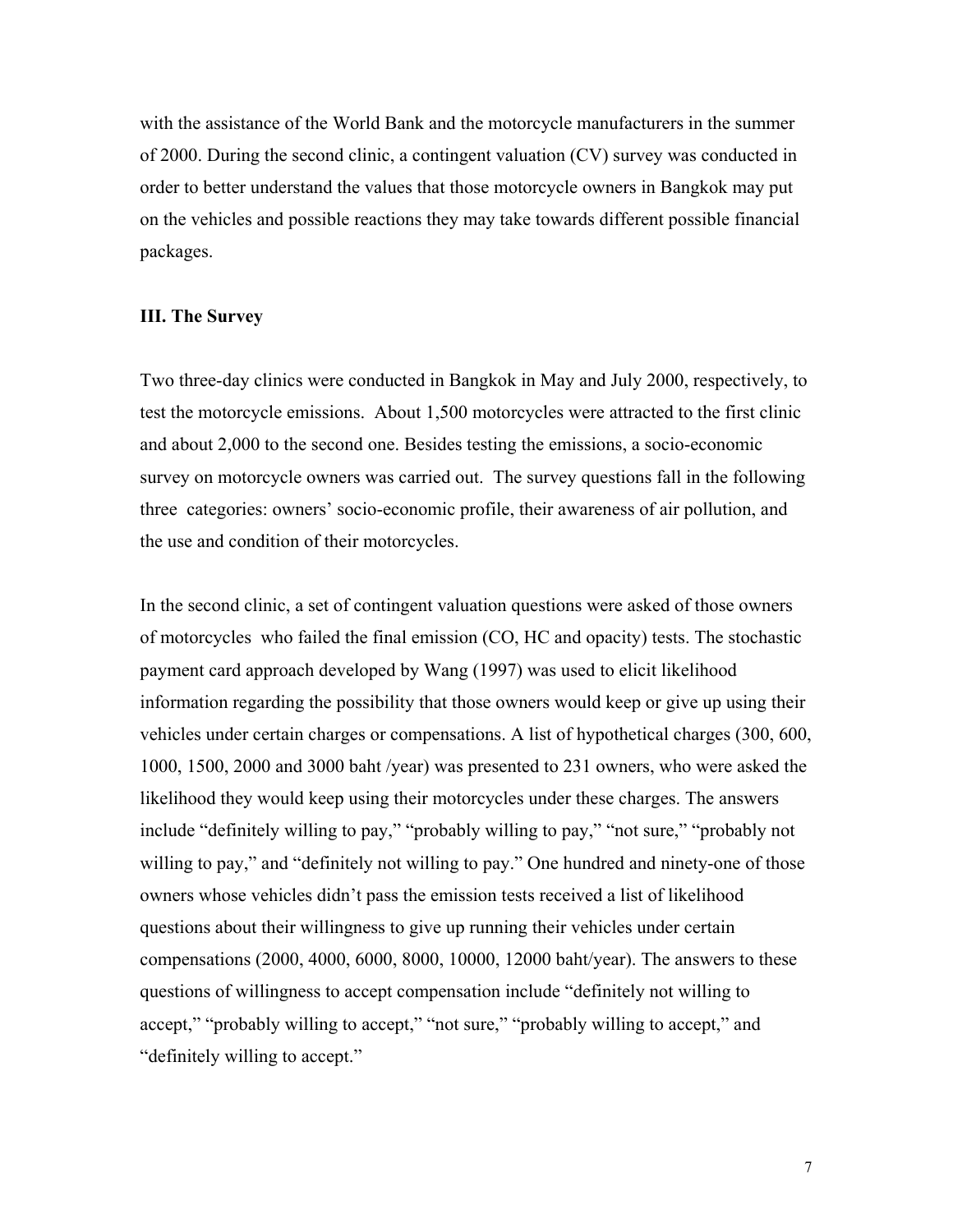The basic statistics of the survey is presented in Table 1. The statistics shows that the owners of those polluting motorcycles are mostly male at an average age of 33 years old. Two thirds of them are married and, on average, they have two kids. Most of them drive motorcycles for business. One sixth of them indicated that their households suffered from respiratory symptoms and quite a number of them admitted that their households actually paid for the medical treatments of air pollution symptoms. The survey also shows that these drivers are highly aware of air pollution problems and actually consider motorcycles a contributor. Contradictorily, however, two thirds of these drivers thought their own motorcycles, which had failed the final test, were in good condition. Three quarters of drivers never serviced their motorcycles.

# **IV. Response to Charges and Compensations**

The responses to the charges and compensations are presented in Table 2 and Table 3. Under a charge of 300 baht per year, about 48% of those polluting motors would definitely be operating in the streets. When the charge increases to 600 baht per year, the responses indicate that only about 8% would definitely remain operating in the streets, and about 46% would definitely stay off the streets. When charges increase to 1000 and 1500 baht per year, responses then indicate that 79% and 90% of polluting vehicles, respectively, would definitely be off the streets.

If a compensation policy is adopted, there would be a 72% chance of polluting motors definitely on the streets and only 7% definitely off the streets with a total compensation of 2000 Baht per vehicle. To bring about a reduction of 50% of polluting motors off the street, the necessary compensation may have to be as high as 10000 baht per vehicle. Figures 1 and 2 present percentages of polluting vehicles on or off the streets under different charges or compensation.

#### **V. WTP and WTA**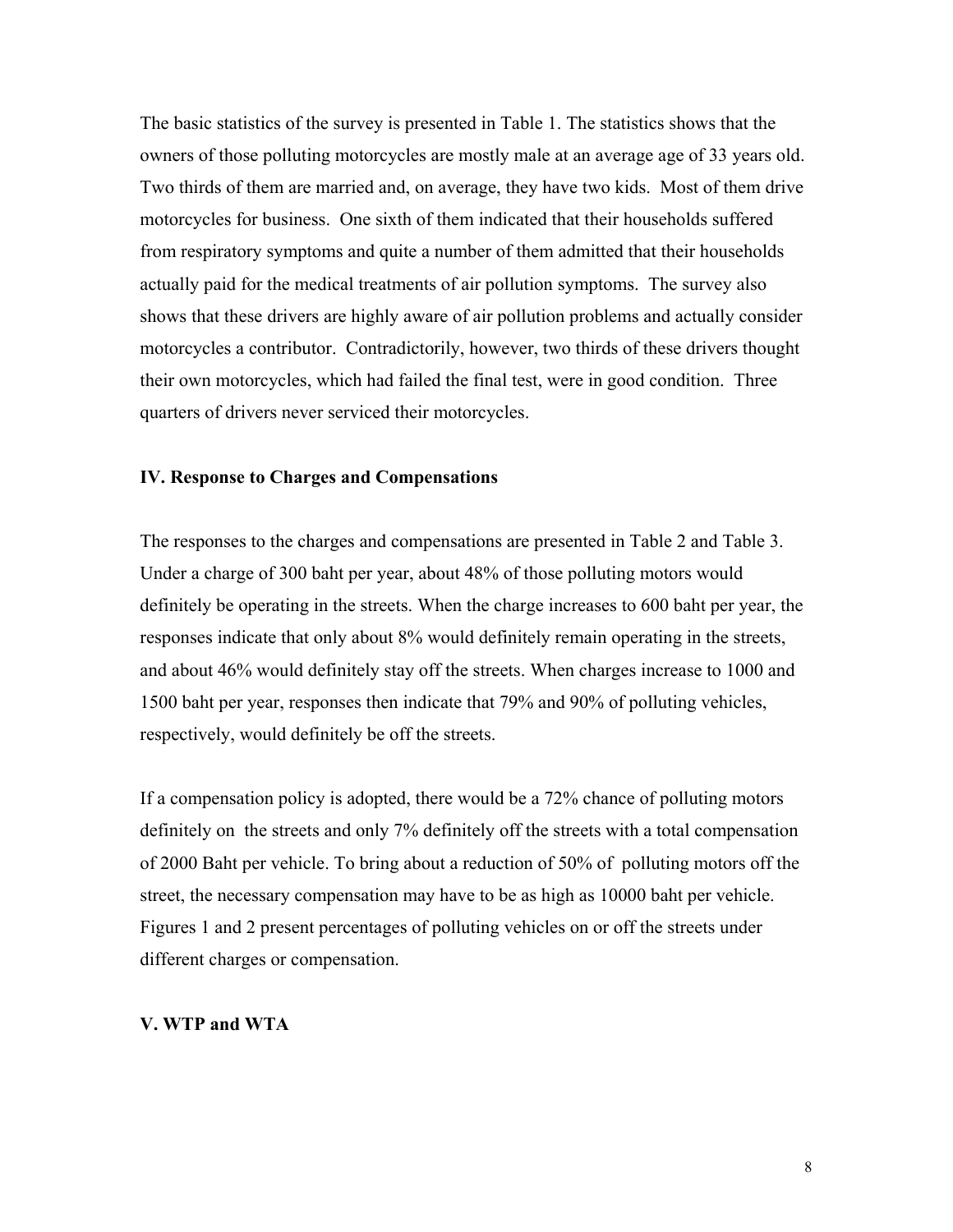In order to have a better understanding of motorists' behaviors under different charge and compensation policies and a better design of the two potential financial instruments, an in-depth analysis is conducted on the values of the maximum willingness to pay for keeping the operations of the vehicles and of the minimum willingness to accept for compensations to give up the operations. In the following, Wang's stochastic valuation approach (Wang, 1997) is employed to estimate the mean values of WTP and WTA. Econometric analyses are also conducted to examine the determinants of the WTP and the WTA.

### The Model

In the CV surveys, the probabilities of each individual's agreements to the charges or the compensations were obtained with the stochastic payment cards. Specifically, those motorcycle drivers whose vehicles failed the final emissions test were questioned on the likelihood they would be willing to pay for riding their motorcycles at a range of suggested charges/prices (300, 600, 1000, 1500, 2000, and 3000 Baht) per year. If the motorcycle owners did not want to pay the suggested minimum charge, their minimum values were asked. The likelihood answers which respondents may select for the suggested prices are: "definitely yes," "probably yes," "not sure," "probably not," and "definitely not." To enable to estimate a respondent's cumulative distribution function, a probability is assigned to each likelihood category; i.e., 99.9% to "definitely yes," 75% to "probably yes," 50% to "not sure," 25% to "probably not," and 0.05% to "definitely not." For example, if a person responded 'definitely yes' to 300 Baht, 'not sure' to paying 600 Baht and 'definitely not' to 1,000 Baht, the probabilities of 99.9%, 50%, and 0.05% would be assigned to the three prices, respectively. The reason that 99.9% and 0.05%, rather than 100% and 0% are adopted in the analyses is because 100% and 0% would introduce infinities with likelihood functions.

The procedure of estimating WTP values is modeled as follows. Let  $X_j$  be the jth price offered to a respondent i, where  $j = \{1, 2, 3, 4, 5, 6\}$ , and X be the set of the six charges or

9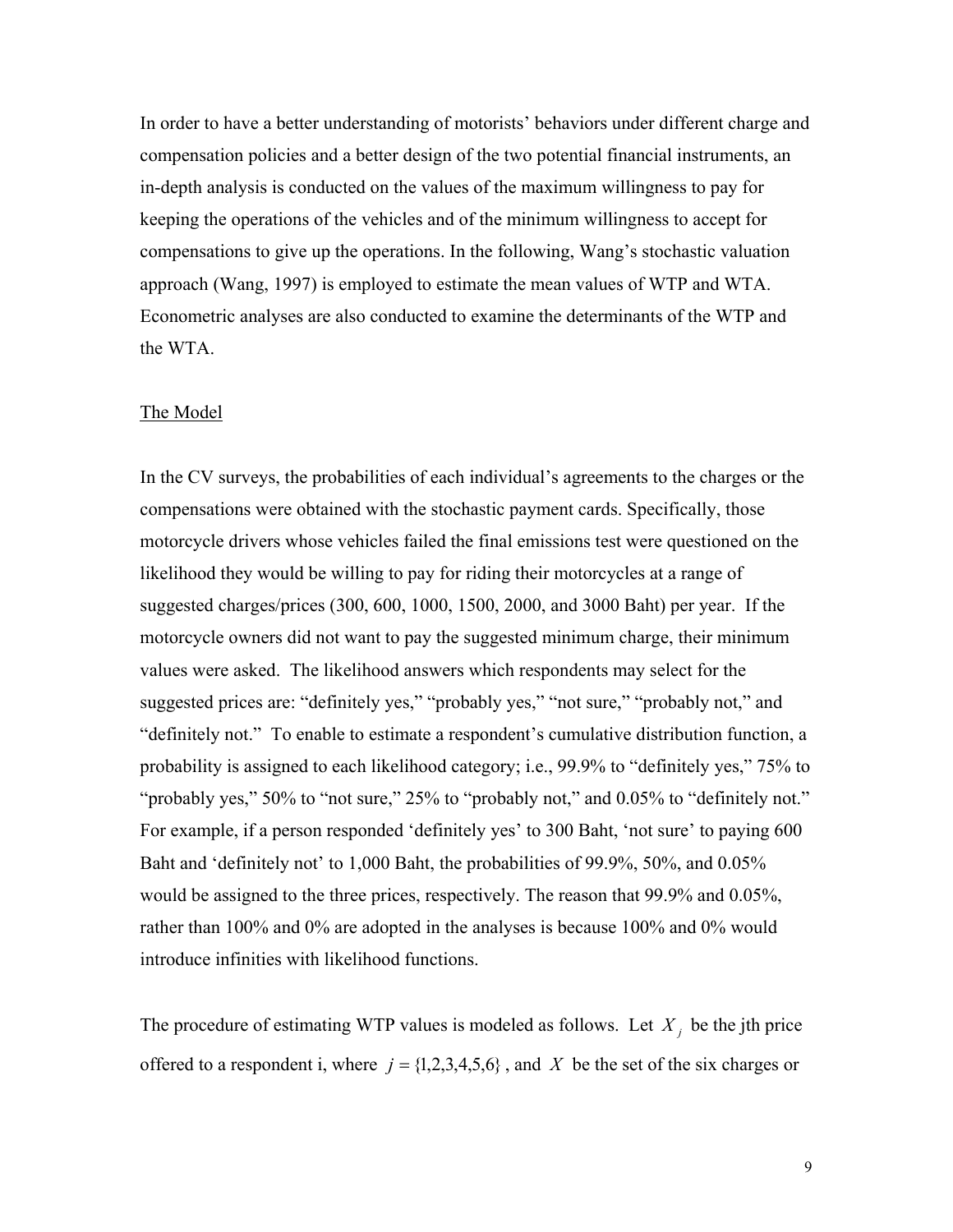prices  $X = \{300,600,1000,1500,2000,3000\}$ . A driver would agree to pay the price as far as the price is lower than her/his willingness to pay (WTP):

$$
P_{ij}(Yes) = \Pr(WTP_i > X_j) = 1 - F_i(X_j),
$$

where F is a cumulative distribution function.

Under a normality assumption  $(\Phi)$ , it can be rewritten as

$$
P_{ij} = 1 - \Phi(\frac{\mu_i - X_j}{\sigma_i}) \qquad \text{or}
$$

$$
X_j = \mu_i + \sigma_i \Phi^{-1}(1 - P_{ij}).
$$

The mean  $\mu_i$  and standard error  $\sigma_i$  of respondent i's valuation distribution are estimated by regressing *X* on  $\Phi^{-1}(1 - P_i)$ , where  $P_i$  is the respondent i's likelihood vector of accepting the prices.

The value of WTA can be estimated by using a similar approach. The price (or compensation) values at which motorcycle drivers were asked for their WTA are 2000, 4000, 6000, 8000, 10000, 12000 Baht. Let  $Y_i$  be the jth compensation or price offered to a respondent i, where  $j = \{1, 2, 3, 4, 5, 6\}$ , and *Y* be the set of the six prices  $Y = \{2000, 4000, 6000, 8000, 10000, 12000\}$ . A driver would not agree to accept the price if the price is lower than her/his willingness to accept (WTA):

$$
P_{ij}(No) = \Pr(WTA_i > Y_j) = 1 - F_i(Y_j),
$$

where F is a cumulative distribution function.

Under a normality assumption, it can be rewritten as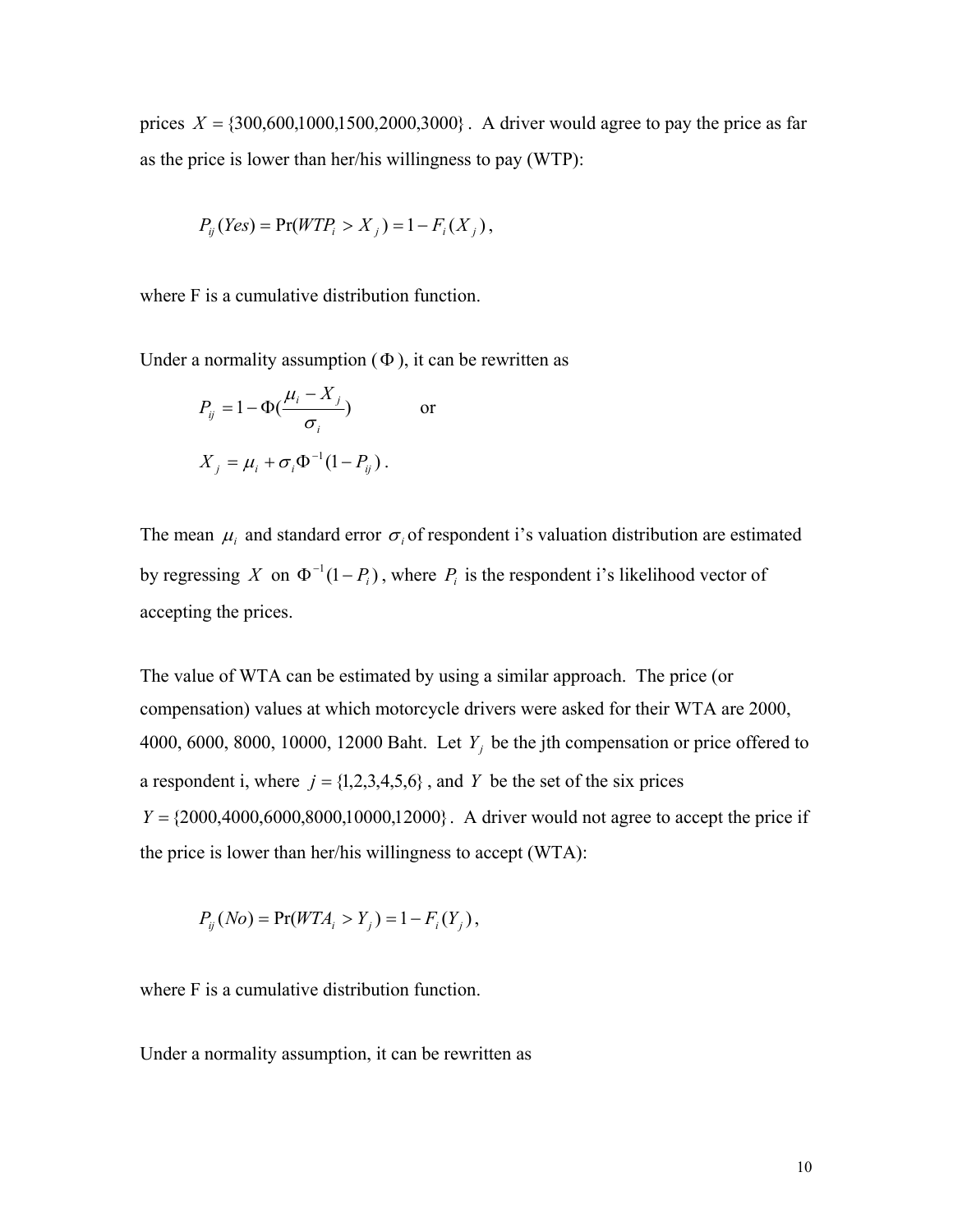$$
P_{ij} = 1 - \Phi(\frac{\mu_i - Y_j}{\sigma_i}) \qquad \text{or}
$$

$$
Y_j = \mu_i + \sigma_i \Phi^{-1} (1 - P_{ij}).
$$

The mean  $\mu_i$  and standard error  $\sigma_i$  of respondent i's valuation distribution are estimated by regressing *Y* on  $\Phi^{-1}(1 - P_i)$ , where  $P_i$  is the respondent i's likelihood vector of not accepting the compensation.

#### The Values

The means and variances of WTP and WTA are estimated for all respondents by using the models presented in the last section. The mean WTP of polluting motorcycle owners for riding their motorcycles is 580 Baht per year, with the minimum value of 194 and the maximum of 2060 Baht. The sample standard deviation is 320 Baht and the mean of the estimated standard error is 180 Baht.

The frequency distribution and cumulative distribution of WTP are shown in Figures 3. Figure 3 illustrates that 80% of polluting motorcycle owners are willing to pay 320 Baht per year to keep riding their polluting motorcycles. At the price of 720 Baht per year, there is only 20% of the owners would be more likely to pay for using their motorcycles. In other words, if the government charges an annual fee of 720 Baht on those who ride polluting motorcycles, 80% of the drivers may dispose of their motorcycles. A charge of 460 Baht per year could make 50% of the drivers give up riding their motorcycles.

The estimation shows that the mean of WTA is 6,650 Baht in total, or about 1,500 Baht per year over a span of 4.5 years in which an average owner expects to keep his or her motorcycle in the future. The range of estimated individual WTA values is from 1,180 to 12,820 Baht. The standard deviation is 2,780 and the mean of the estimated standard error is 1,440.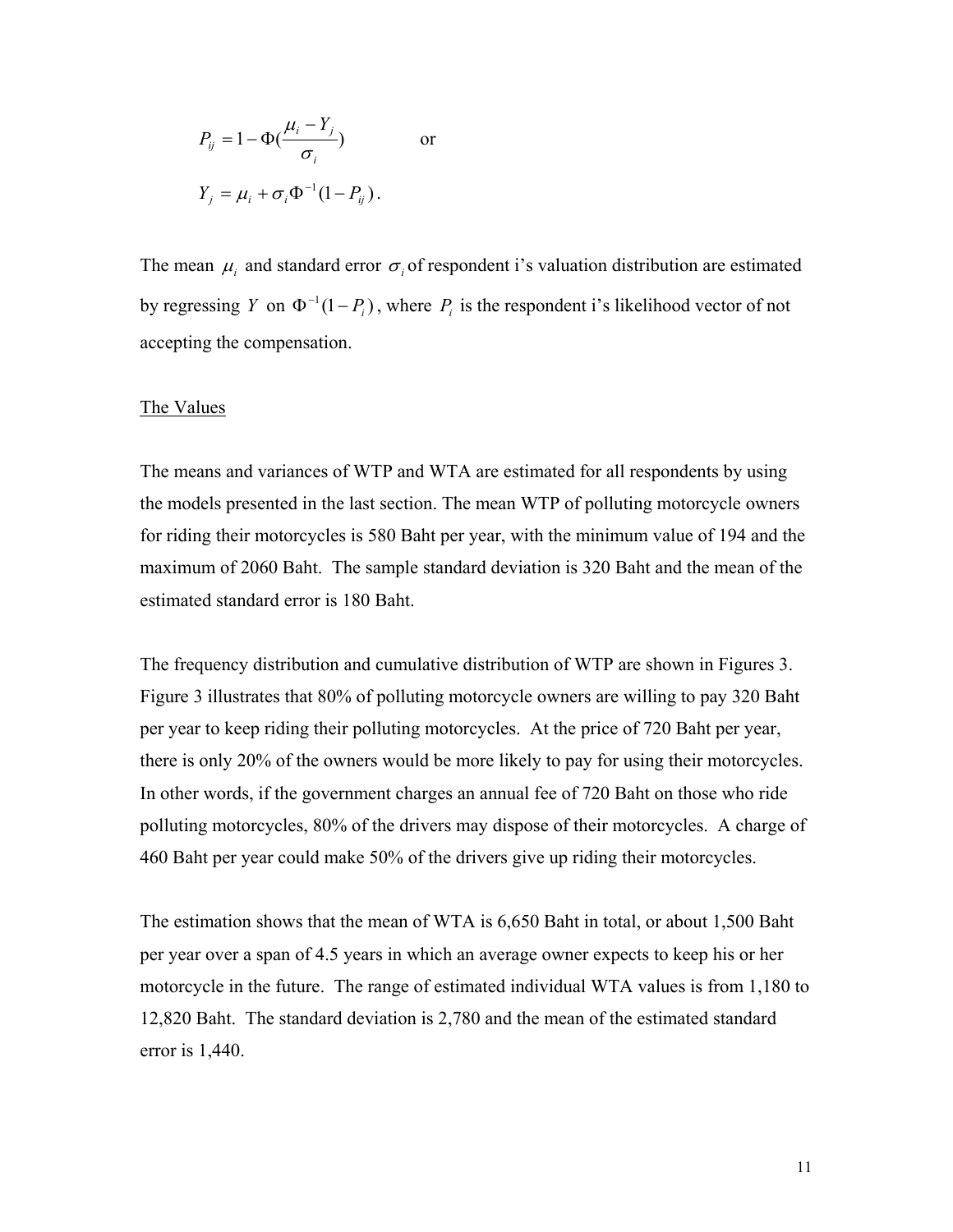The distribution plotted on Figure 4 indicates that 20% of motorcycle owners were willing to accept a one-time compensation of 4,000 Baht for giving up their motorcycles. The figure further shows that about 80% are willing to give up their motorcycles at the compensation of 9,000Baht. In the trade-in pilot project, there were 43 polluting motorcycle owners who actually traded in their motorcycles, given the financial incentive package of a 3,000 Baht of cash rebate and other incentives described in last section. This number composes 13% of the 331 drivers whose motorcycles failed the emission test. It is evident that the results from a real test are pretty close to the results from the WTA study.

# The Determinants

Table 4 presents the determinants of the motorcycle owners' willingness to pay (WTP) for charges so that they can use their vehicles and their willingness to accept (WTA) compensation for giving up the use of their vehicles. Household income is negatively correlated with the WTP and WTA, indicating that the richer the motorcycle owner, the easier it is for them to give up the use of polluting vehicles (with smaller charges or compensation). Fuel costs are also negatively correlated with the WTP and WTA, which implies that the higher the fuel price, the easier it is for motorists to give up the use of their polluting vehicles.

For those motorists who take public transit often or very often, a lesser charge is incentive enough for them to give up the use of their motors, but a higher compensation would be needed if a compensation policy applies. A higher compensation would be necessary for a motorist who drives more frequently each day. A retired person would be willing to pay more for keeping the use of their vehicles.

#### **VI. Policy Implications and Concluding Remarks**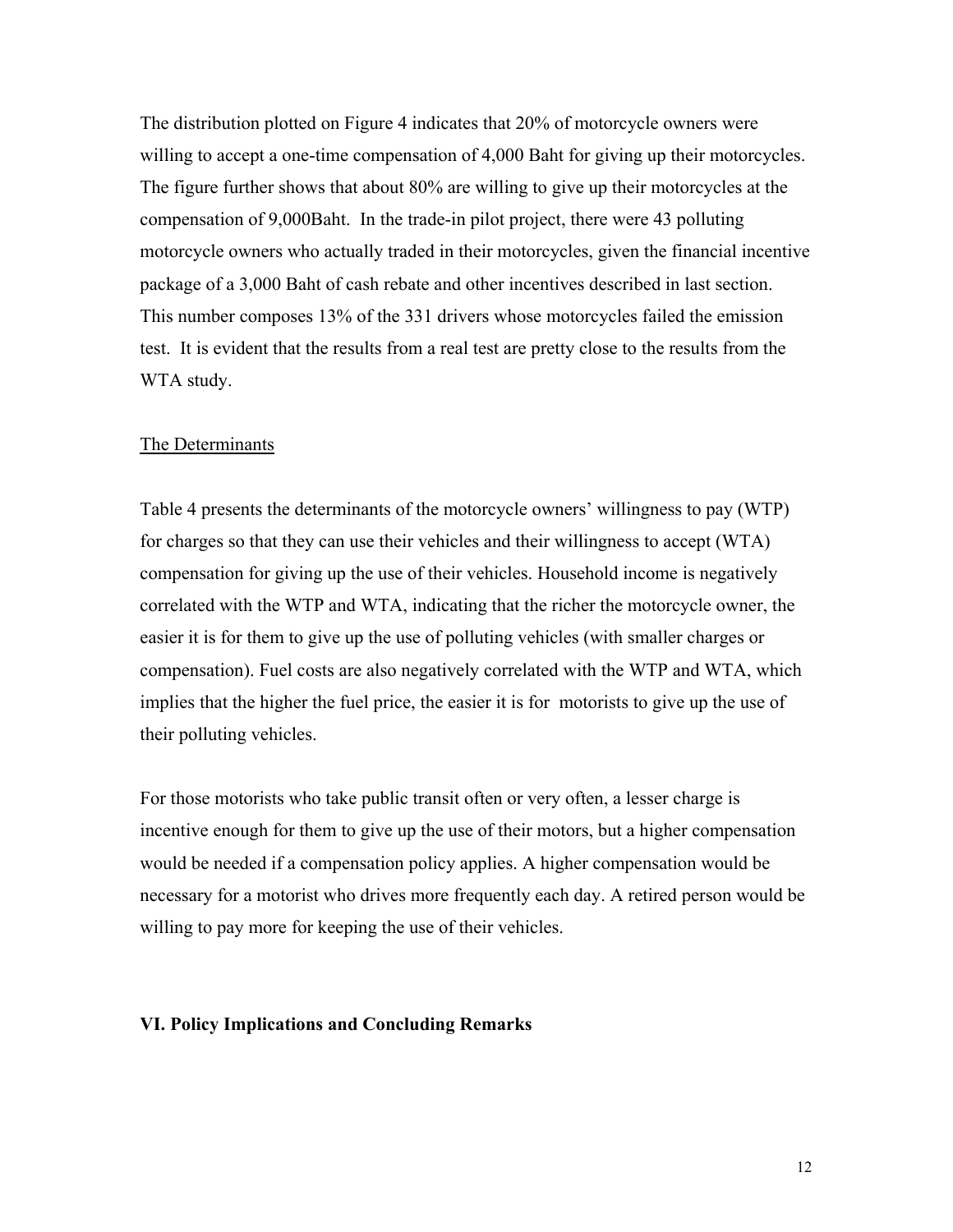The CV survey results are instructive and provide a base for drafting incentive instruments, either charges or compensations, to phase out polluting motorcycles in Bangkok. The study shows that a charge of 460 Baht per year could make 50% of the drivers whose motorcycles fail emission test give up riding their motorcycles. If the charge was raised to 1,000 Baht, 80% of them would dispose of their motorcycles.

If a compensation is provided, 20% of motorcycle owners would be willing to give up their motorcycles at a one-time compensation of 4,000 Baht. The estimate is very close to the actual result of a pilot project in which 13% of polluting motorcycles drivers accepted an offer of 3,000 Baht of cash plus other incentives towards purchasing new motorcycles. The study further shows that about 80% would give up their motorcycles if the compensation increases to 9,000Baht.

The actual transaction of a driver is determined by a number of factors. Household income is a key factor driving down both the WTP and the WTA. In other words, the richer the motorcycle owners, the easier it is for them to give up the use of polluting vehicles given smaller charges or compensation. Therefore, the economic growth and the resulting increase in drivers' household income can eventually be the driving force of phasing out polluting motorcycles. Fuel costs are also negatively related to the WTP and the WTA, and therefore, an increase in fuel price can motivate the drivers to give up the use of their motorcycles. Those who also use public transit often appear to be more easily likely to give up riding their motorcycles, which indicates the importance of developing public transit systems in eliminating polluting motorcycles.

The study illustrates that CV surveys can be a useful tool for policy makers to analyze the behaviors of motorcycle drivers in designing a financial incentive scheme, either a charge or a compensation, to help phase out polluting motorcycles. The study results can also help introduce a combination of "carrot and stick", i.e., the use of charges and compensation together, as an incentive instrument to effectively eliminate polluting motorcycles.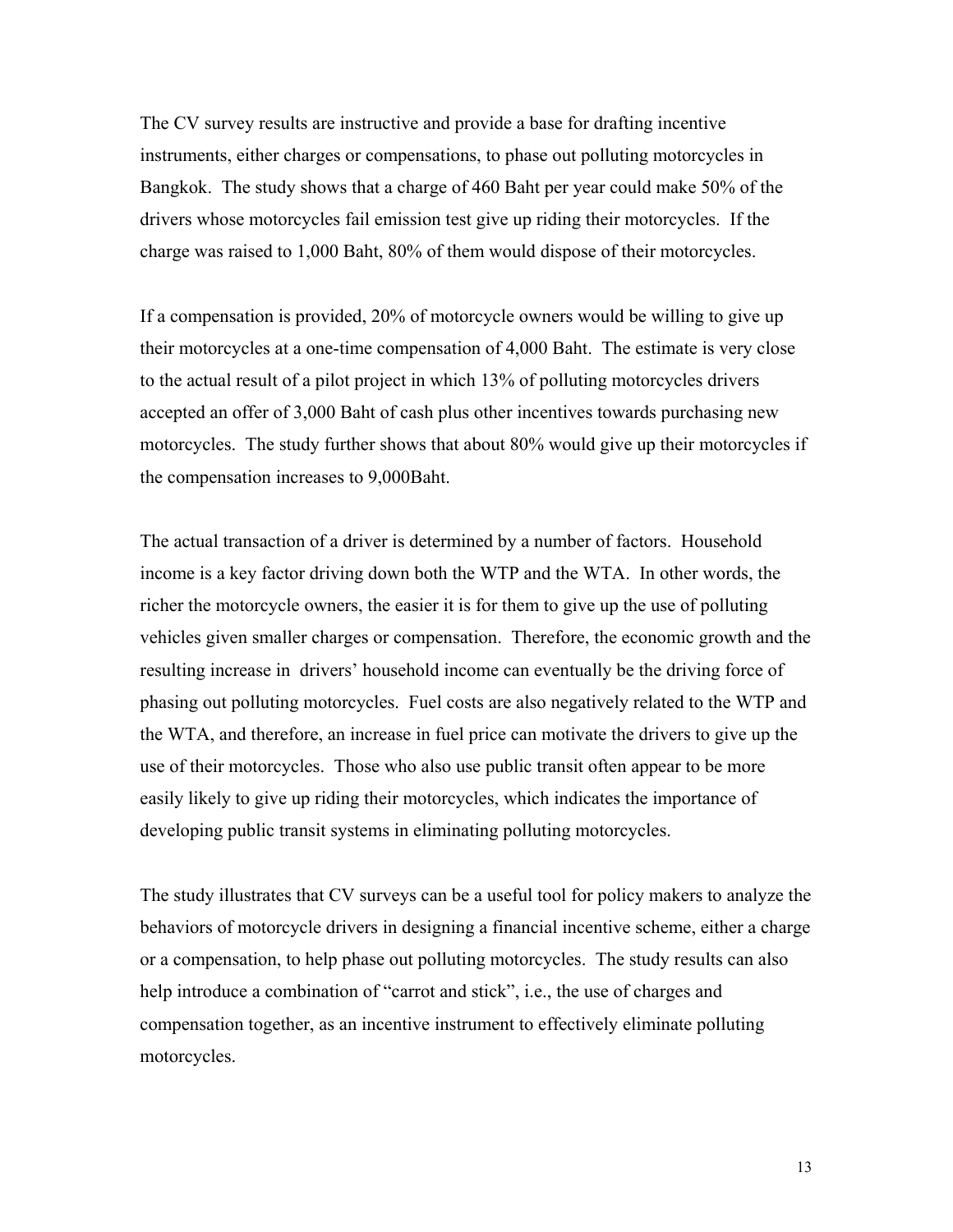Last but not the least, any incentive instruments, whether a charge or a compensation, will not be effective unless regulations on emissions have already been in place and been actually enforced. This requires an adequate framework of regulatory and economic policy instruments, including vehicle registration, emission standards, monitoring and supervision through pre-sales testing, and after-sales inspection and maintenance, etc.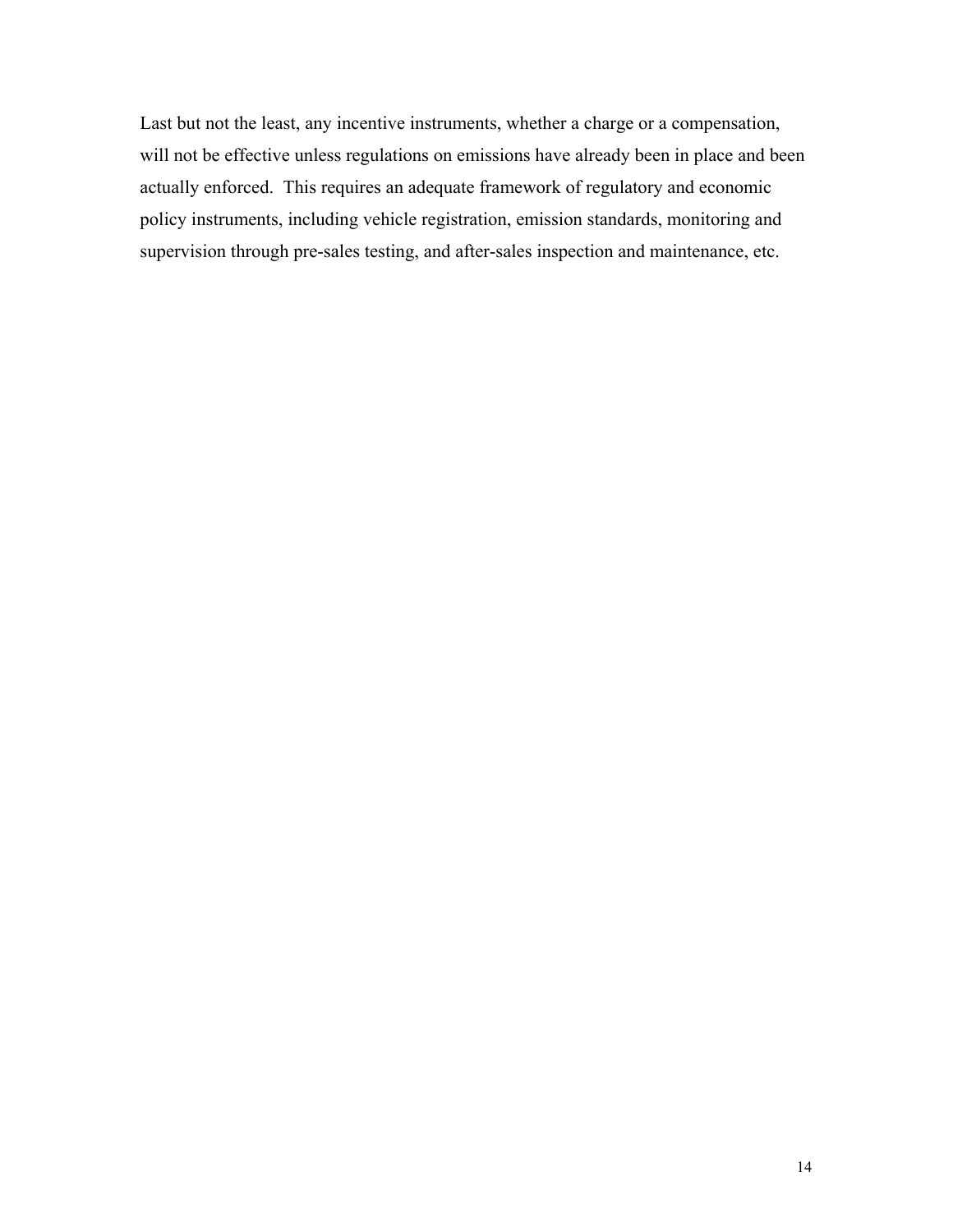# **References**

- Acutt, M. and P. Mason, 1998, "Environmental valuation, economic policy and sustainability," MA: Edward Elgar, pp.15-27.
- Mantymaa, E., 1999, "Willingness to pay, willingness to accept: A CVM field study of environmental commodities," in M. O'Connor and C. Spash eds., Vaulation and Environment, pp.147-182.
- Petroleum Authority of Thailand, 1993, "Motorcycles in Thailand," A Technical Report by the Research and Development Center.
- Wang, Hua, 1997, "Contingent valuation of environmental resources: A stochastic perspective," University of North Carolina, Chapel Hill, NC, USA.
- Wang, Hua, and Dale Whittington, 2000, "Willingness to pay for air quality improvements in Sofia, Bulgaria," The World Bank Policy Research Working Paper 2280.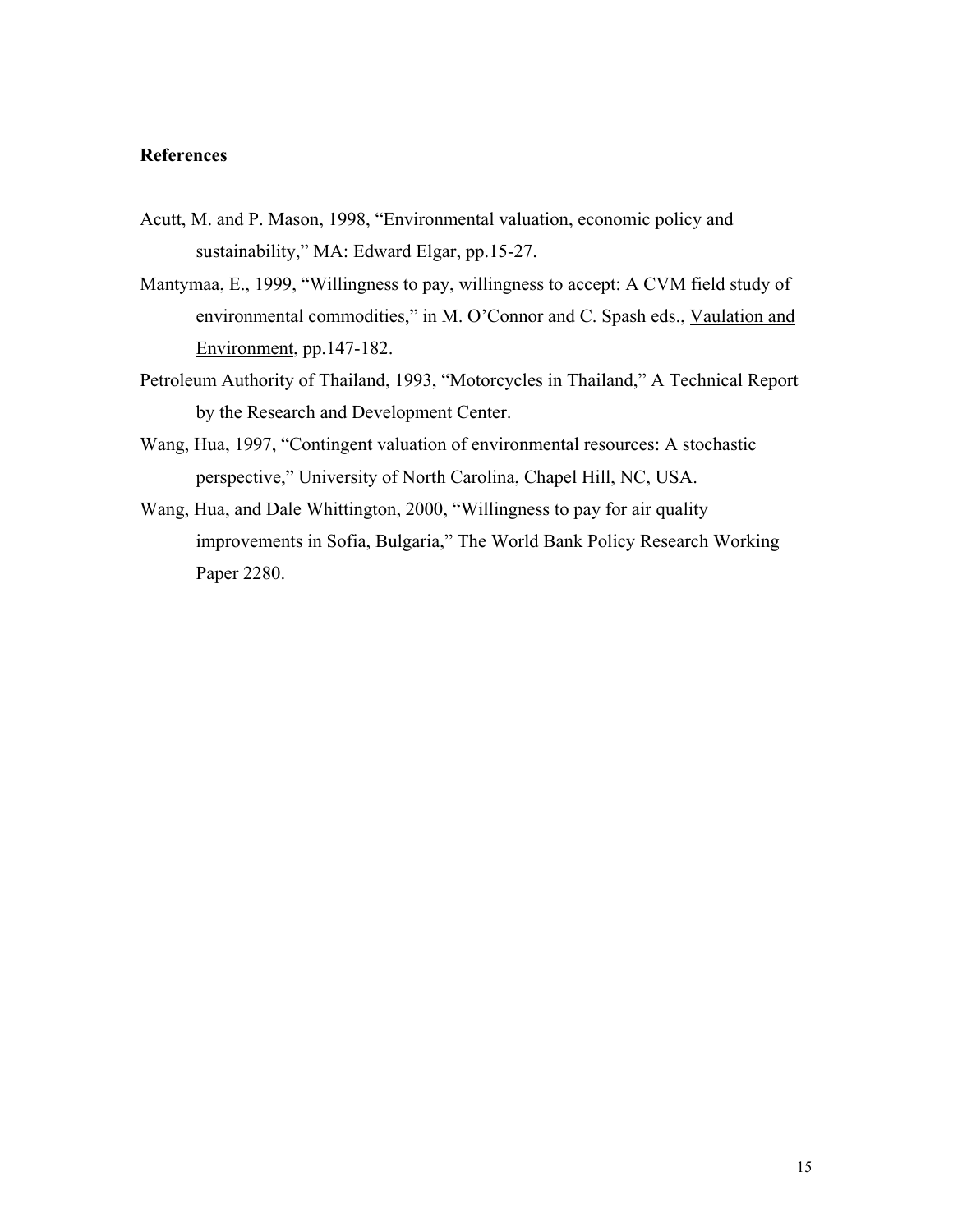| Variable name Obs.           |     | <b>Mean</b> | <b>Std</b>     | <b>Median Min</b> |      | <b>Max</b> |
|------------------------------|-----|-------------|----------------|-------------------|------|------------|
| Age                          | 228 | 33.57       | 9.29           | 32                | 19   | 67         |
| # of household               | 226 | 4.52        | 2.03           | 4                 |      | 12         |
| members                      |     |             |                |                   |      |            |
| # of household               | 222 | 2.46        | 1.37           | 2                 | 1    | 8          |
| members                      |     |             |                |                   |      |            |
| working                      |     |             |                |                   |      |            |
| Personal                     | 223 | 8363        | 4636.41        | 7200              | 2500 | 50000      |
| income                       |     |             |                |                   |      |            |
| Household                    | 207 |             | 17960 13458.37 | 15000             | 4100 | 80000      |
| gross income<br>Years owning | 227 | 5.23        | 2.91           | 5                 | 0.08 | 16         |
| <b>MC</b>                    |     |             |                |                   |      |            |
| Driving                      | 226 | 68.43       | 45.41          | 60                | 4    | 300        |
| distance                     |     |             |                |                   |      |            |
| (Km/day)                     |     |             |                |                   |      |            |
| Max WTP for                  | 201 | 2471        | 2324.85        | 2000              | 50   | 20000      |
| Inspection and               |     |             |                |                   |      |            |
| maintenance                  |     |             |                |                   |      |            |
| Spending on                  | 202 | 624.1       | 630.21         | 500               | 50   | 5000       |
| maintenance                  |     |             |                |                   |      |            |
| per month                    |     |             |                |                   |      |            |
| Spending on                  | 223 | 348.8       | 305.15         | 300               | 40   | 4000       |
| fuel per week                |     |             |                |                   |      |            |
| Years to keep                | 186 | 4.5         | 2.84           | $\overline{4}$    | 0.42 | 15         |
| <b>MC</b>                    |     |             |                |                   |      |            |
| MC price                     | 214 | 48830       | 25089          | 49400             | 0    | 138000     |
|                              |     |             |                |                   |      |            |

|  |  |  | <b>Table 1. Statistics of the Respondents</b> |
|--|--|--|-----------------------------------------------|
|--|--|--|-----------------------------------------------|

# **Table 2: Likelihood to stay on road under different charges**

| <b>Charges</b> |       |       |       |       |       |       |
|----------------|-------|-------|-------|-------|-------|-------|
| (Baht/year)    | 300   | 600   | 1000  | 1500  | 2000  | 3000  |
| Definitely on  | 48.4% | 8.4%  | 2.7%  | 1.3%  | 0.9%  | 0.9%  |
| Probably on    | 19.1% | 8.4%  | 2.2%  | 1.8%  | 0.4%  | 0.0%  |
| Not-Sure       | 22.2% | 26.7% | 8.0%  | 4.4%  | 1.3%  | 0.4%  |
| Probably off   | 1.3%  | 10.7% | 8.4%  | 2.2%  | 3.1%  | 0.4%  |
| Definitely off | 8.9%  | 45.8% | 78.7% | 89.8% | 94.2% | 98.2% |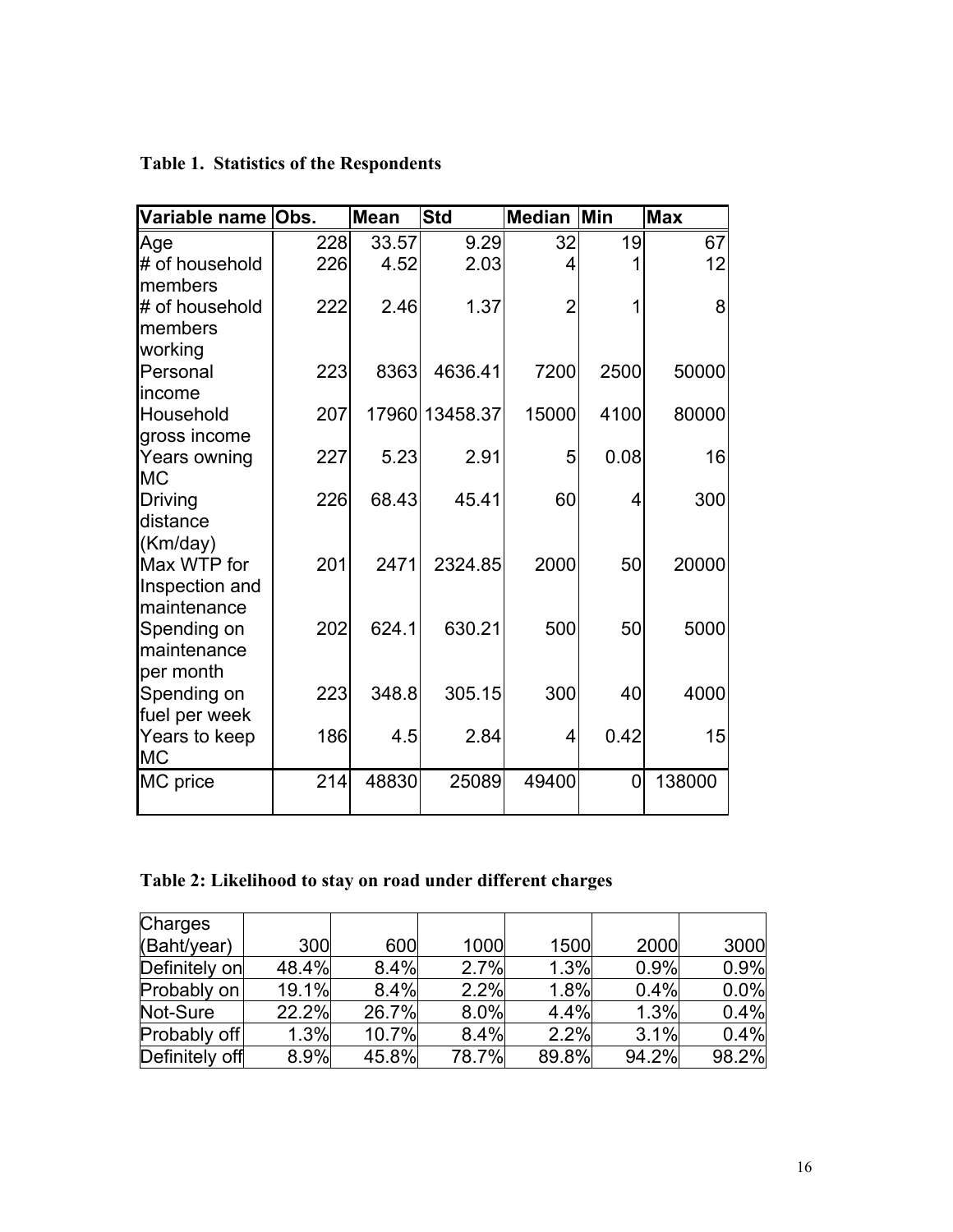| Compensations  |       |       |       |       |       |
|----------------|-------|-------|-------|-------|-------|
| (Baht/year)    | 2000  | 4000  | 6000  | 8000  | 10000 |
| Definitely on  | 72.3% | 60.1% | 48.9% | 39.4% | 25.5% |
| Probably on    | 5.9%  | 5.3%  | 2.1%  | 2.1%  | 1.1%  |
| Not-sure       | 13.3% | 14.9% | 14.9% | 9.0%  | 6.4%  |
| Probably off   | 1.6%  | 8.5%  | 11.7% | 14.9% | 16.0% |
| Definitely off | 6.9%  | 11.2% | 22.3% | 34.6% | 51.1% |

**Table 3: Likelihood to stay on road under different compensations** 

# **Table 4. Major Determinants of WTP and WTA**

|             |                       |         | WTP Model    | WTA Model    |
|-------------|-----------------------|---------|--------------|--------------|
| Dependent   |                       |         | Mean WTP     | Mean WTA     |
| Variables:  |                       |         |              |              |
| Independent | Explanation           | Sample  | Coefficients | Coefficients |
| Variables:  |                       | mean    | $(t-value)$  | $(t-value)$  |
|             |                       | (std)   |              |              |
| Hhincome    | Household Income      | 17448.5 | $-0.0023$    | $-0.039$     |
|             | (Baht/Month)          | (11428) | $(-1.18)$    | $(-1.94)$ ** |
| Puboft      | $1 = Use public$      | 0.098   | $-151.5**$   | 1327.1       |
|             | transportation often  |         | $(-2.04)$    | $(1.72)^*$   |
|             | or very often;        |         |              |              |
|             | 0=otherwise           |         |              |              |
| Fuelcost    | Fuel cost (Baht/week) | 344.5   | $-0.12$      | $-2.51$      |
|             |                       | (305.6) | $(-1.59)$    | $(-1.55)$    |
| Kmday       | Distance driving      | 67.1    |              | 14.4         |
|             | (km/day)              | (45.0)  |              | $(2.28)$ **  |
| Retired     | $1$ =the person is    | 0.068   | $206.9**$    |              |
|             | retired;0=otherwise   |         | (2.33)       |              |
|             |                       |         |              |              |
| Const       | Constant term of the  |         | 665.1***     | $7111.0***$  |
|             | model                 |         | (13.62)      | (10.91)      |
| R-squared   |                       |         | 0.054        | 0.084        |
| Obs.        |                       |         | 205          | 132          |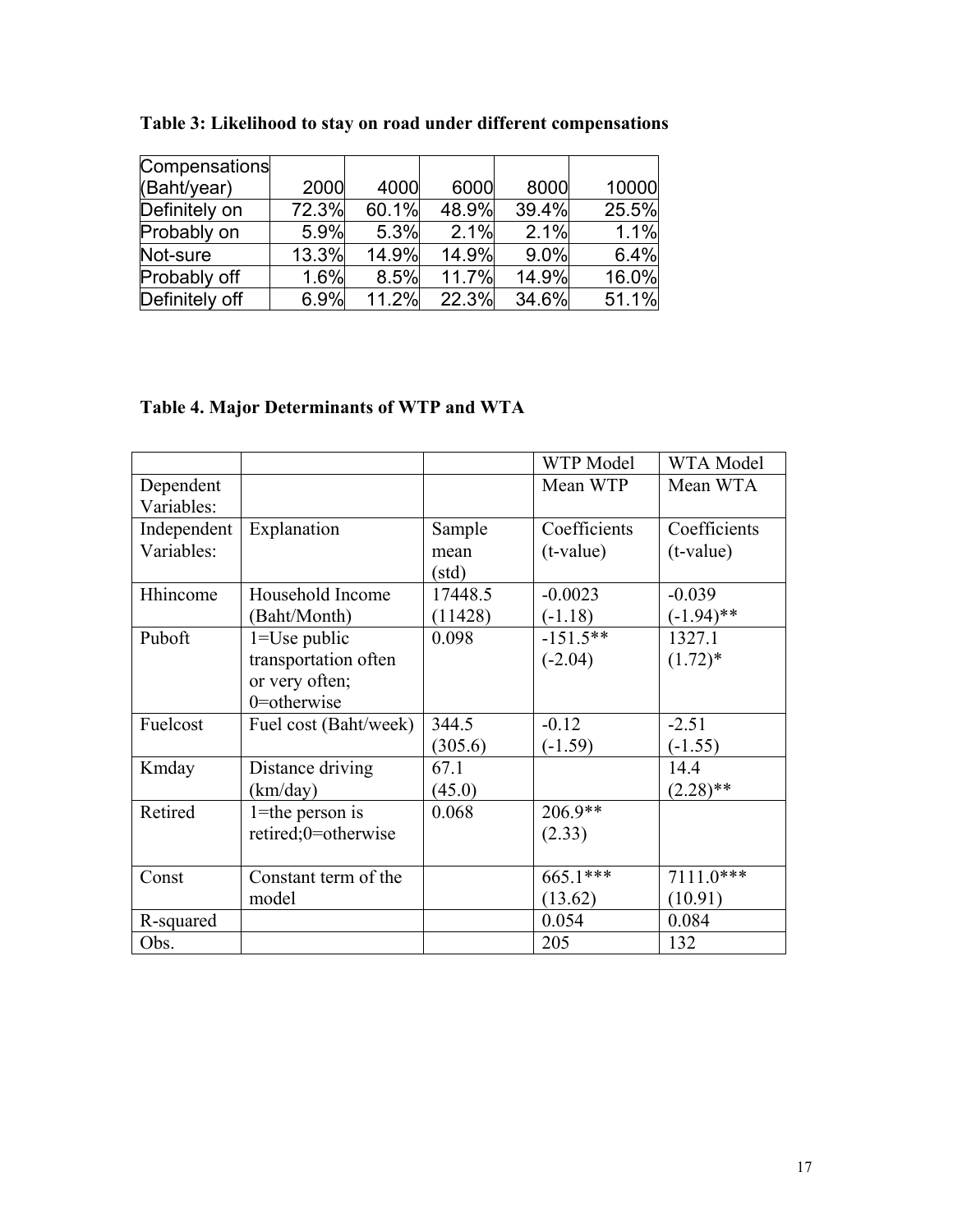